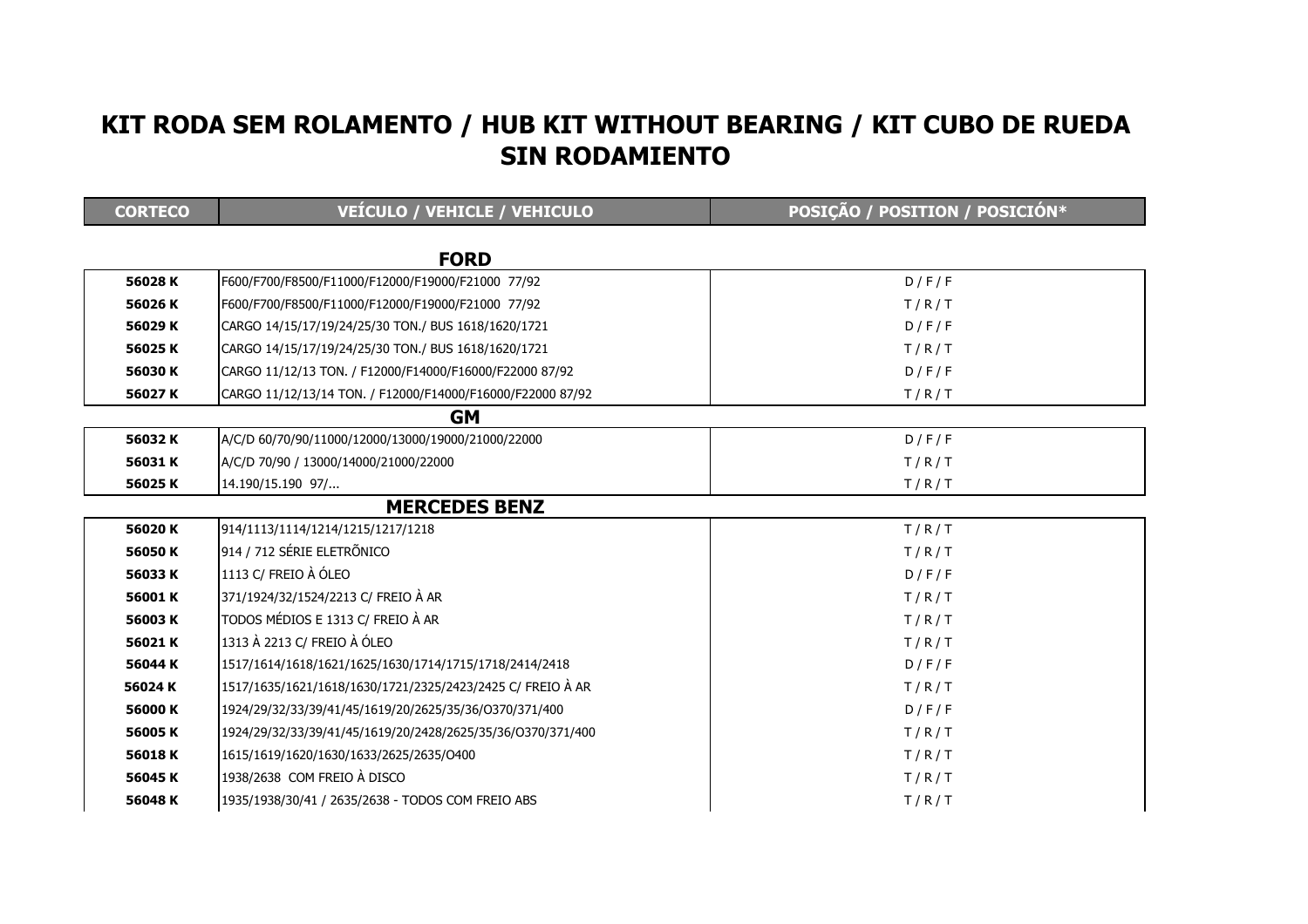| 56025K  | <b>TODOS C/ EIXO MERITOR (BRASEIXOS) / EATON / ROCKWELL</b> | I/R/T |
|---------|-------------------------------------------------------------|-------|
| 56046 K | IPINHÃO DO 2º E 3º EIXO 6X4 E 6X6                           | I/R/T |
| 56047K  | PINHÃO DO 1924 À 1941 EXCETO 1938 E 2638/BUS 0370/371       | I/R/T |

\* Posição $D =$  Dianteiro / T = Traseiro

Position $F =$  Front / R = Rear

Posición $F =$  Frente / T = Trasera

## KIT RODA SEM ROLAMENTO / HUB KIT WITHOUT BEARING / KIT CUBO DE RUEDA SIN RODAMIENTO

| <b>CORTECO</b> | VEÍCULO / VEHICLE / VEHICULO                                                  | POSIÇÃO / POSITION / POSICIÓN* |  |  |
|----------------|-------------------------------------------------------------------------------|--------------------------------|--|--|
|                |                                                                               |                                |  |  |
|                | <b>VOLKSWAGEN</b>                                                             |                                |  |  |
| 56030K         | 11.130/11.140/12.140/12.170/13.130/14.210 97/                                 | D/F/F                          |  |  |
| 56039 K        | 11.130/11.140/12.140/12.170/13.130/14.210 97/                                 | T/R/T                          |  |  |
| 56029 K        | 114.220/16.170/16.220/24.220/24.250/35.300                                    | D/F/F                          |  |  |
| 56040K         | $\left  8.100 \right  03/97/ / 8.140 \left  02/98/ / 6.90/7.90/7.110 \right $ | T/R/T                          |  |  |
| 56025K         | TODOS C/ EIXOS MERITOR (BRASEIXOS)                                            | T/R/T                          |  |  |
| <b>VOLVO</b>   |                                                                               |                                |  |  |
| 56013K         | N10/12 /88                                                                    | D/F/F                          |  |  |
| 56014 K        | NL10/12 89/, B10M 89/, B12 92/, B7R                                           | D/F/F                          |  |  |
| 56022K         | N/NL 10/12                                                                    | D/F/F                          |  |  |
| 56049 K        | N/NL 10/12 BUS 12                                                             | T/R/T                          |  |  |
| 03239 K        | COM REDUÇÃO<br>N/NL 10/12 (RAN 3L/28L)                                        | T/R/T                          |  |  |
| 56052K         | NH/FH/FM 10/12, BUS 12R SEM REDUÇÃO                                           | T/R/T                          |  |  |
| <b>SCANIA</b>  |                                                                               |                                |  |  |
| 56008 K        | R113/112 84/, 112/113/S111                                                    | D/F/F                          |  |  |
| 56009 K        | R113/112 /84                                                                  | D/F/F                          |  |  |
| 56010K         | K112 APÓS CHASSI 3459106/T112/113 APÓS CHASSI 3459106                         | T/R/T                          |  |  |